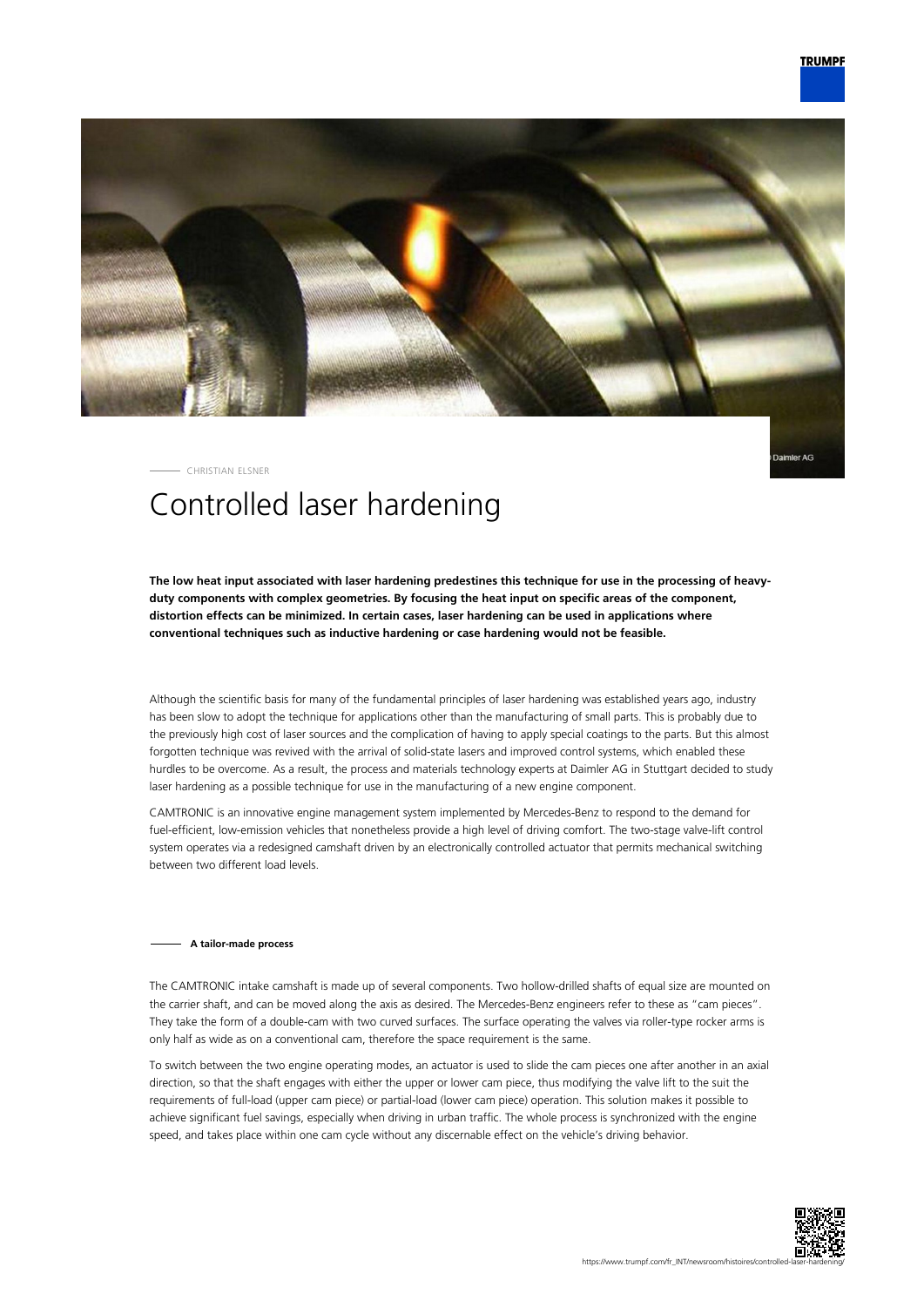



In numerous experiments, the experts worked out the best parameters for laser hardening at different points on the component's surface. Picture: Daimler AG



A too high laser output presents the risk of overheating and thus melting especially the finer edges and contour steps. Picture: Daimler AG



The laser processing optics system designed using modules supplied by specialist manufacturer Sansonic is equipped with a highly dynamic 1D scanner unit capable of generating variable track widths, and is compatible with industrial-scale production. Picture: Daimler AG

The complex geometry of the cam pieces coupled with their low wall thickness precluded the use of conventional hardening processes. To find a more suitable solution, the process engineers in Stuttgart-Untertürkheim joined forces with specialists at the production plant in Berlin and the Steinbeis Technology Transfer Center in Pforzheim to develop a new low-distortion laser hardening process to precisely fit the needs of this application. Compared with conventional hardening methods, the heat load acting on the component is reduced by up to 90 percent.

### **Constant temperature**

**»**

One particularly challenging aspect of the cam pieces is their convoluted surface, because not only the double-cam but also the shift gate for the actuator system needs to be hardened. It had to be ensured that the laser beam always provides the optimum heat input as it travels over the component, in both the flat and the curved sections. While, on the one hand, a too high laser output presents the risk of overheating and thus melting the finer edges and contour steps, the laser output must not be too low when processing the thicker parts of the cam pieces, otherwise the required hardening depth will not be achieved.

Initial feasibility studies were carried out using an optical system developed by Professor Dr.-Ing. Roland Wahl of the Steinbeis Technology Transfer Center in Pforzheim. The underlying idea was to find a way of not only precisely monitoring the temperature of the working area of the component's surface throughout the entire hardening process but also providing an automatic control of the heat input as a function of the surface topology. After running through numerous optimization loops in the Center's applications lab, the best control loop settings and process parameters were identified and then tested on sample parts.

## **Compared with conventional hardening methods, the heat load acting on the component is reduced by up to 90 percent.**

Using modules supplied by Scansonic, a company that specializes in optical systems, the project team was able to build a laser processing head with a highly dynamic 1D scanner unit capable of generating variable track widths. A special feature of its design is the coaxial arrangement of the pyrometer with respect to the laser beam. The laser beam is guided from the end of the fiber to the scanner mirror onto the workpiece, and the same route is used in reverse to transmit temperature data to a decoupling unit that forwards the data to the pyrometer. This measurement arrangement ensures that there is no spatial or

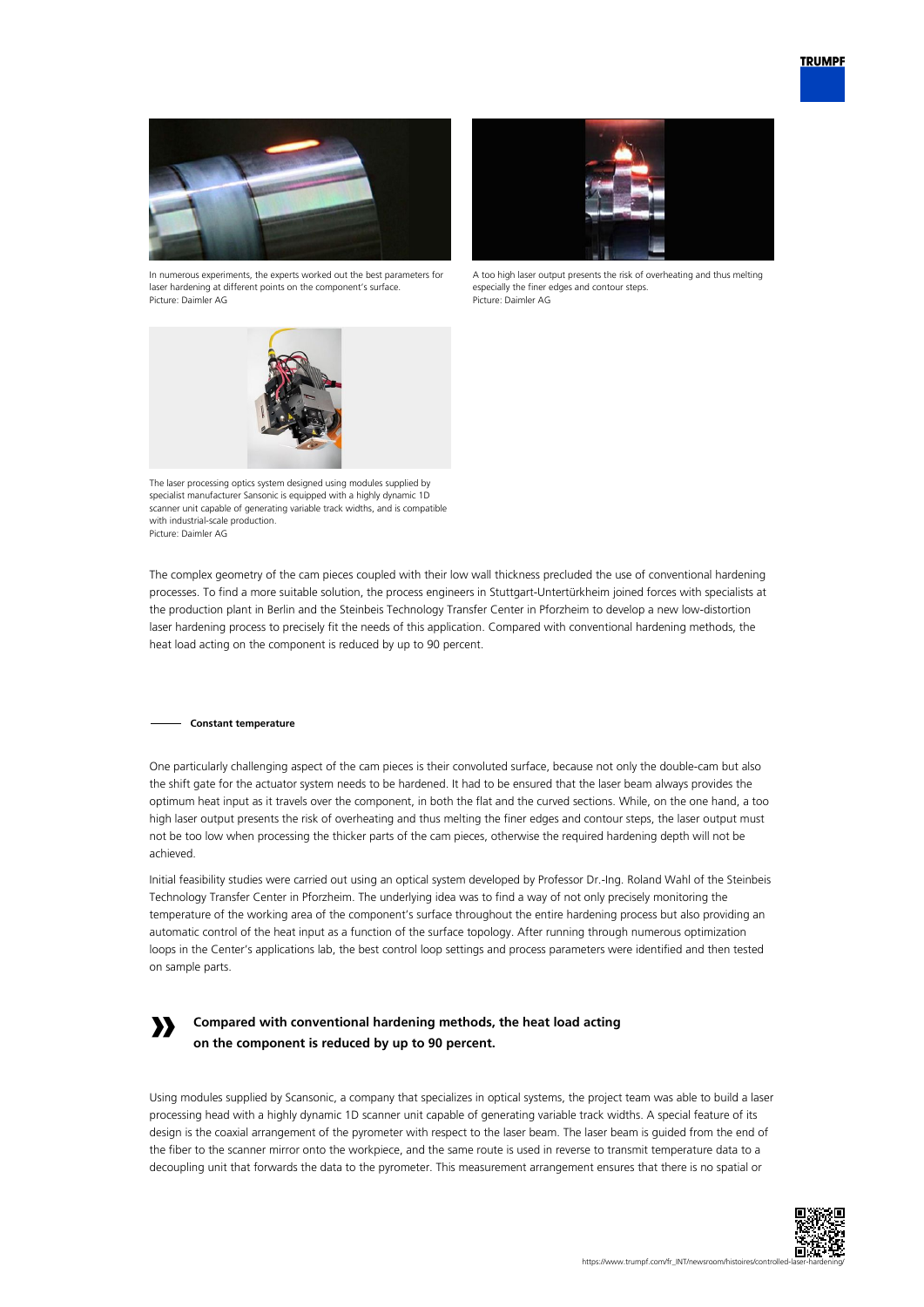

temporal shift between the focal point of the laser and the point at which the temperature is measured. This precise temperature measurement in turn makes it possible to precisely control the local power input, using a two-step approach.



The coaxial arrangement of the pyrometer with respect to the laser beam enables precise temperature measurement. Picture: Daimler AG

If, for example, the beam encounters a sharp edge, this is immediately recognized by the pyrometer due to the increased temperature. The system responds by either increasing the beam travel rate or reducing the laser output to avoid the risk of melting the surface at this point. If, on the other hand, thicker parts of the workpiece cause the surface temperature to drop below a predefined level, the applied line energy is increased to ensure hardening to a sufficient depth.



The patented temperature control precisely adjusts the laser output to suit different areas of the component's topography. Example: hardening sharp edges: 1. Scanning with constant laser power near 100 %. 2. Pyrometer detects a peak in the temperature signal 3. In the next scan the scanning speed is adjusted 4. Temperature reaches the optimal range 5. Only if adjustment of speed is not sufficient, laser power is adjusted. Picture: Daimler AG

This approach was the only means of optimizing the processing speed for series production of the component while at the same time guaranteeing the even hardening of all surface areas. Another major challenge was that of optimizing the hardening parameters and managing the sequence of different hardening requirements, especially when processing the hardto-access parts of the shift gate. It was important not to cause any damage to the part's surface or alter its dimensions beyond the defined tolerance limits because it cannot be machined after hardening. It is also imperative to avoid distortion effects that might cause the cam pieces to stick in the camshaft guide.



The CAMTRONIC section of the Mercedes-Benz plant in Berlin Marienfelde already fills more than one production hall. Production is organized as a linked flow line and is largely automated. Picture: Daimler AG